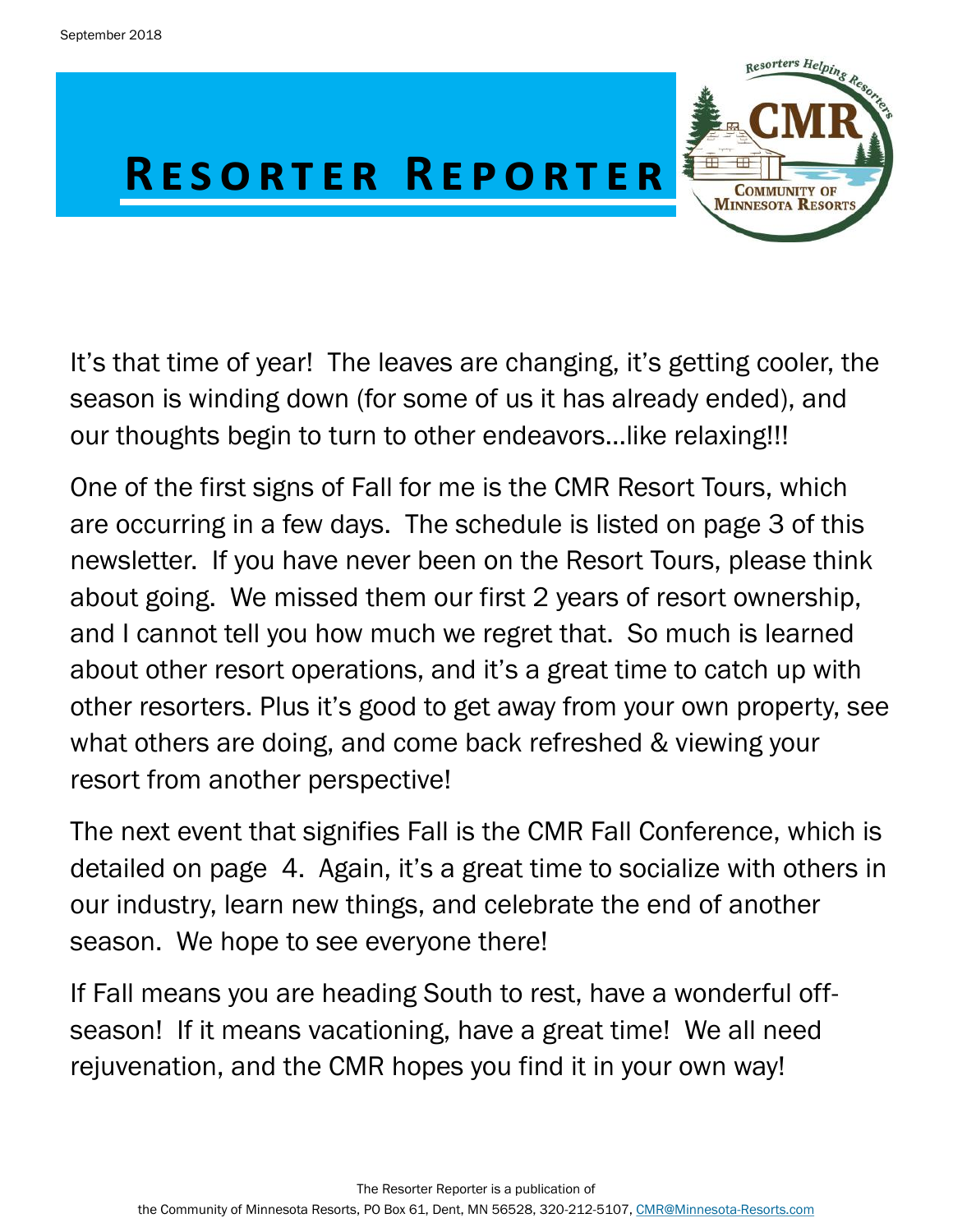The Community of Minnesota Resorts exists to help family owned and operated resorts in Minnesota to continue as a viable segment of the Minnesota tourism industry.

The Community of Minnesota Resorts' motto is: "Resorters Helping Resorters." "We believe that none of us alone is as smart as all of us together."

#### Table Of Contents

| Here's To Your Health              | P1 |
|------------------------------------|----|
| Calendar of Events                 | P2 |
| <b>CMR Fall Resort Tour</b>        | PЗ |
| CMR Fall Conference                | P4 |
| Keep Your Web Presence Current     | P5 |
| Resorter of the Year Nominations   |    |
| Vendor Show                        |    |
| <b>Membership Renewal Reminder</b> |    |
| <b>Winter Availability</b>         | P7 |
| <b>EMT Events Update</b>           | P7 |
|                                    |    |

#### New Format-Additional Content-Pertinent and Timely Information

The Community of Minnesota Resorts' newsletter, the Resorter Reporter, has changed. Here are some helpful hints for navigating the links in this newsletter.

When you click on a link to external content, you will be connected to that content. To return to the newsletter from that content, just close the new window that opened by clicking the back arrow in the upper left hand corner. You will then return to the Resorter Reporter.

### Community Of Minnesota Resorts Calendar of Events

| September 18                                      | <b>Fall Resort Tour</b>               |  |
|---------------------------------------------------|---------------------------------------|--|
| October 28-30                                     | <b>Fall Conference at Cragun's</b>    |  |
| October 29                                        | Vendor Show at Fall Conference 1-4 pm |  |
| Make sure to mark your calendar for these events! |                                       |  |
|                                                   |                                       |  |



The Resorter Reporter is a publication of

the Community of Minnesota Resorts, PO Box 61, Dent, MN 56528, 320-212-5107, [CMR@Minnesota-Resorts.com](mailto:CMR@Minnesota-Resorts.com?subject=Community%20of%20Minnesota%20Resorts)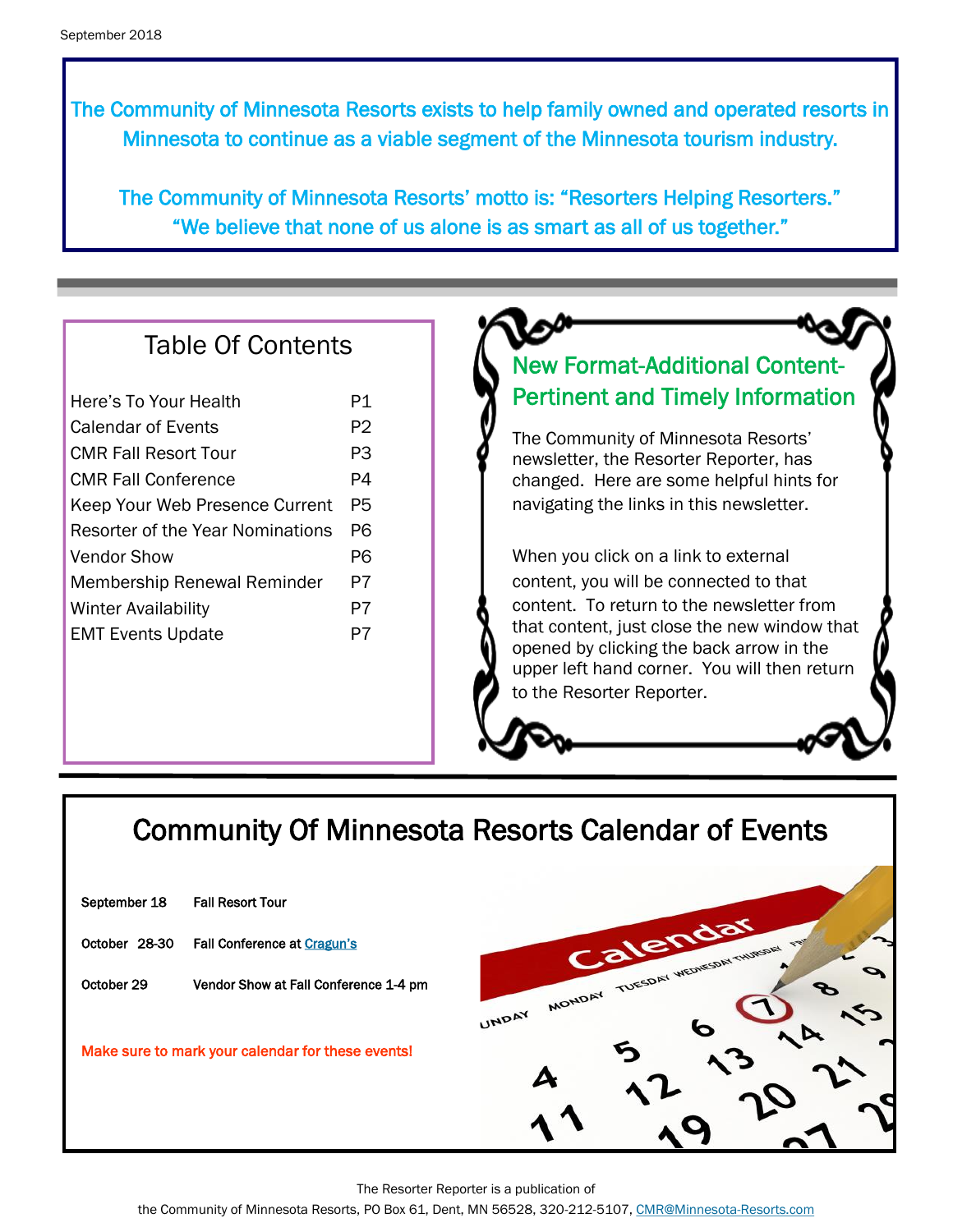# CMR Fall Resort Tour Tuesday September 18th



Our tour begins at 9 am at Little Boy Resort owned by Troy and Nancy Loren Address: 3600 County Road 54 NE, Longville, MN 56655 Phone: 218-851-5692

At 10:30 we proceed to Timber Trails Resort owned by Tom and Kathy Marnik Address: 3014 S. Boy Lake Drive NE, Remer, MN 56672 Phone: 218-566-2376





At 12 noon we arrive at Brindley's Harbor Resort owned by Tim, Greg, Paris and Gene Campbell Address: 9530 Pine Point Road NW, Walker, MN 56484 Phone: 888-547-5477

The Fall Resort Tour is always a great way to wind down the season. See new ideas and ways of doing things. Get helpful hints on operations, view cabins, exchange ideas, and see old friends.

Come and explore these resorts who have graciously opened their doors to us!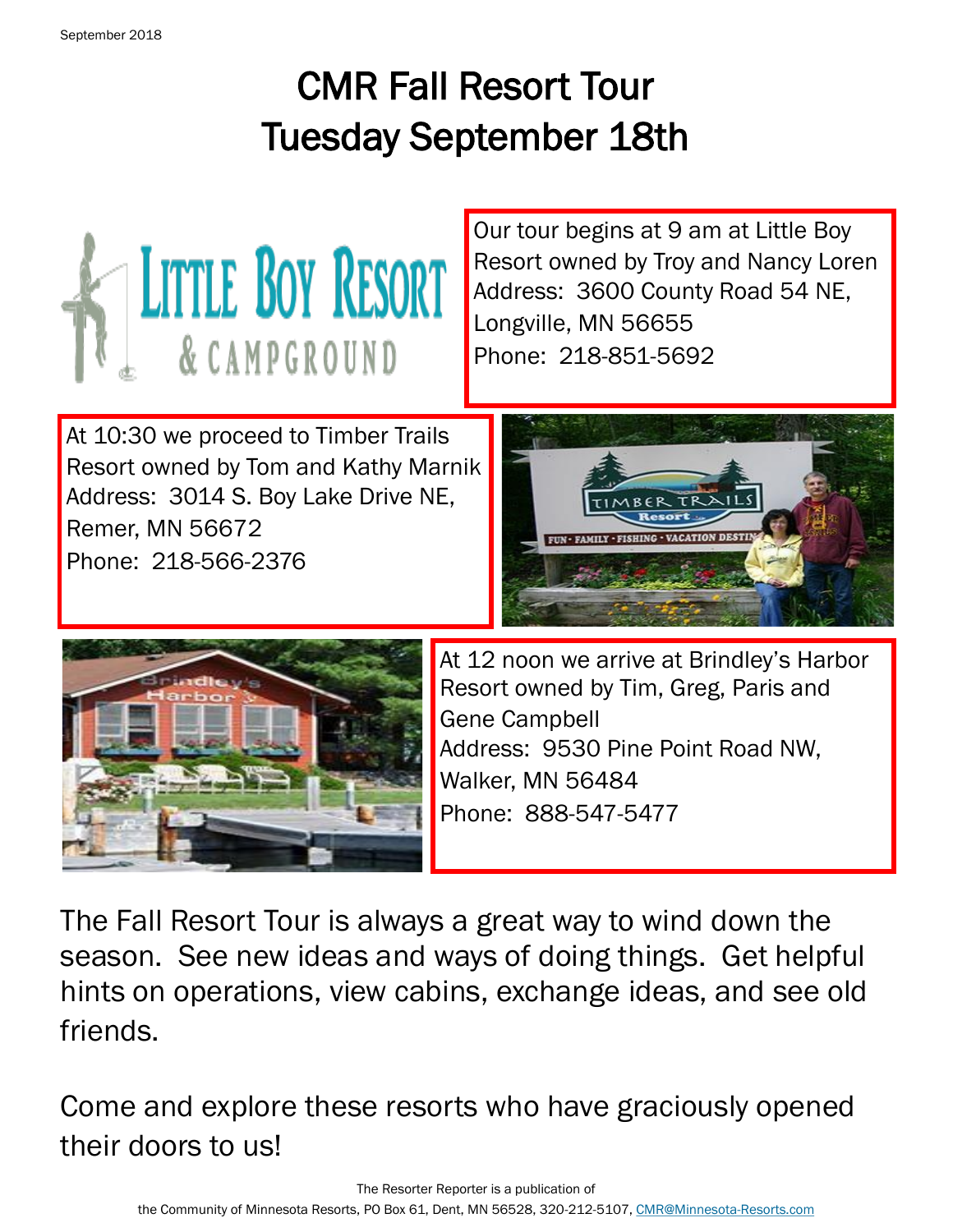# CMR Fall Conference-Mark Your Calendar!!

Registration forms will be received in the mail soon.

Our annual CMR Fall Conference will be coming in just a few weeks-yay!! We are busy planning; however I know some of us are wanting to know what is being planned. We are not finished with our panning quite yet, but here are the details we have so far!! SAVE THE DATE!!!

#### **October 28th, 29th and 30th at Craguns Resort, Brainerd Mn**

Saturday, October  $27<sup>th</sup>$ 

l, Resorters get together for a FUN DAY ! We are still in the planning stages, but it's a time for Great Crackerbarrels!!

Sunday October 28<sup>th</sup> 11:30 Registration Income Tax Update & Related Planning Strategies; by Bruce Imholte , CPA Preparing for Success When All Is Changing Around Us; John Edman, Director, Explore Minnesota Organized Cracker-barrel Brad Parsons – New MN DNR Fisheries Chief - Northern Regulations Joel Carlson – CMR Lobbyist (he will also have Senators drop by) **Dinner** Entertainment (We have something really great planned-stay tuned!) Monday October 29<sup>th\</sup> Contract for Deeds - Zack Johnson – Thomason, Swanson, and Zahn Law Office

The Science behind cleaning products - Chris Gatewood : Cole Papers Organized Cracker-barrel Resorter of the Year Award 1:00 - 4:00 Vendor Show Annual Meeting: CMR Update- CMR Branding – Website - CMR Legislative Update Silent Auction

**Remember to bring items to place in the silent auction as well as planning to bid on your favorite items while at conference. All proceeds from the silent auction go to fund our annual Day On The Hill event at the state capitol. This upcoming year we will be inviting legislators to join us for a meet and greet mixer at the end of the day. This will provide us yet another opportunity to leave a memorable impression upon them regarding the issues that are important to us as resorters!**

Tuesday October 30<sup>st</sup> Introduce New Board Members – Willow Sweeney – Motivational Speaker. Claudia Allene –Customer Service Around the World; Customer Service after traveling the world for 3 years. Organized Cracker-barrel Grand Prize & Closing

Here is the link for the hotel rooms also! [https://craguns.formstack.com/forms/coms\\_2018](https://craguns.formstack.com/forms/coms_2018)  Rooms are \$91.26 a night this price includes taxes and fee's.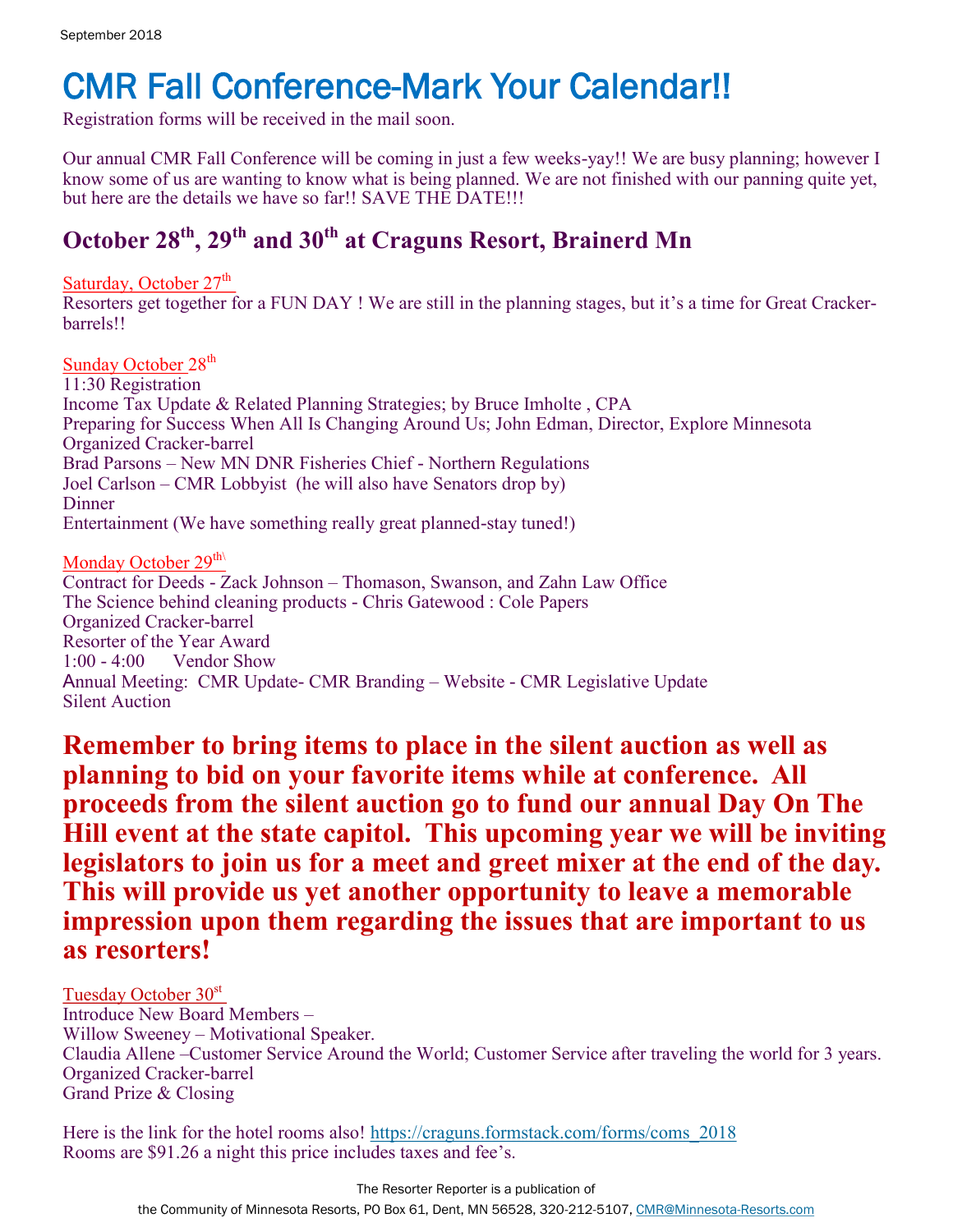

### **Keep Your Web Presence Current**

The season is winding down, and you are beginning to think about the off season, right?

Well, if you are like most of us ,the offseason is when you are probably thinking about repairs that need to be made, or updates that you will do to your resort. You should also keep in mind that your web presence needs to be maintained and updated as well.

You should take the time to review your own website as well as the listings you have on the CMR website, Explore Minnesota, and any other web presence you may have (chambers of commerce, tourism boards, etc.).

Why is this important?

- You want potential guests to see your most current information on availability, pricing and amenities.
- You want your web presence to reflect updates. Let's say you now have stand up paddle boards, you should let your guests know by placing it on your web listings. Have you done updates? Show it off on your website so potential guests can see it.
- You want pictures to be relevant. If you just renovated a cabin, make sure that picture shows instead of the old one that wasn't renovated. Are your pictures dated? Current content is always more attractive.
- Make sure all contact information is accurate and up to date. Did you recently purchase your resort? Make policy changes? Make sure you update what has changed so your web presence is accurate.
- Read the content on all web listings. Is what it says still true? Is it relevant? It is a good time to refresh web verbiage and photos. Remember, you only have a short amount of time to attract a potential guest searching the web. Make your content sell your resort.
- Does your website reflect what organizations you belong to? Are you a member of your local chamber? The Better Business Bureau? Your Lake Association? I know you are a CMR member, and as a Minnesota resort, a member of Explore Minnesota. Do you communicate to potential guests that you belong to these professional affiliations? These affiliations can help separate you from the pack, brag about what membership affiliations you have by showing their logos on your website.
- Does your website give useful information to allow potential guests to make rental decisions? Does it contain information on boat or pontoon rentals, are pets allowed, how much are deposits, how many bedrooms do your cabins have, what time is check in and check out, etc. This type of information allows potential guests to be more informed when they are prepared to rent.

Reviewing your web presence will assure that potential guests are getting the most up to date and accurate information regarding your resort and its offerings. Don't forget to update this vital marketing information today!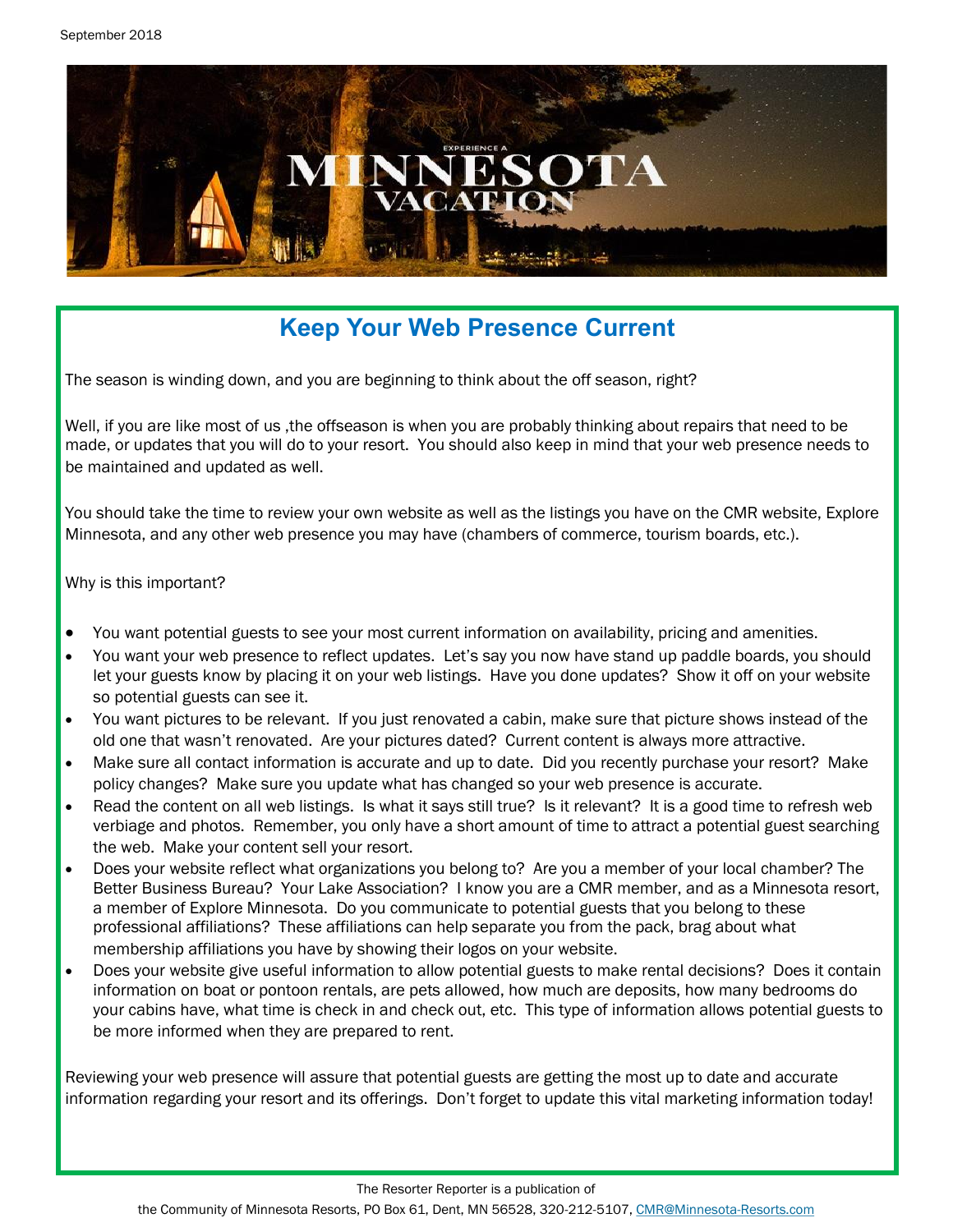.

# Resorter of the Year

The Community of Minnesota Resorts (CMR) selects, through nominations by its members, one resort and resort owner that has shown a dedication for the improvement of the Minnesota Resort Industry by adopting and carrying out business policies and practices that reflect a personal pride in the industry as a whole.

The nominees also live up to the organization's motto of "Resorters Helping Resorters" by involvement in community activities and by displaying a willingness to help other resort owners to successfully operate Minnesota resorts.

We would like to thank those members who have sent in nominations for this prestigious award. The nominations have been received by the Resorter Of The Year award committee, and the winner will be revealed at the Fall Conference.

# Vendor Show at Fall Conference

The Vendor Show at this year's Fall Conference will be Monday October 29th from 1-4 pm at Cragun's Resort.

Display your products and promote your services to our member resorts. Many members come prepared to make buying decisions! You can get more information, a registration form, and rent booth space for the vendor show by emailing Tim Senger at [cedarpoint@bigfork.net.](mailto:cedarpoint@bigfork.net?subject=Vendor%20Show%20Regisration) (We will also be emailing out a registration form to our Associate Members in a separate email.)

The show is open to any business that sells products and services our members could utilize at their resorts. However, as an Associate Member of the CMR you get booth discounts and other benefits. Not an Associate Member, or haven't sent in your annual renewal yet? Sign up today by filling out this [Membership Application.](http://minnesota-resorts.com/wp-lib/wp-content/uploads/2018/04/Associate-Membership-Application-Community.pdf)